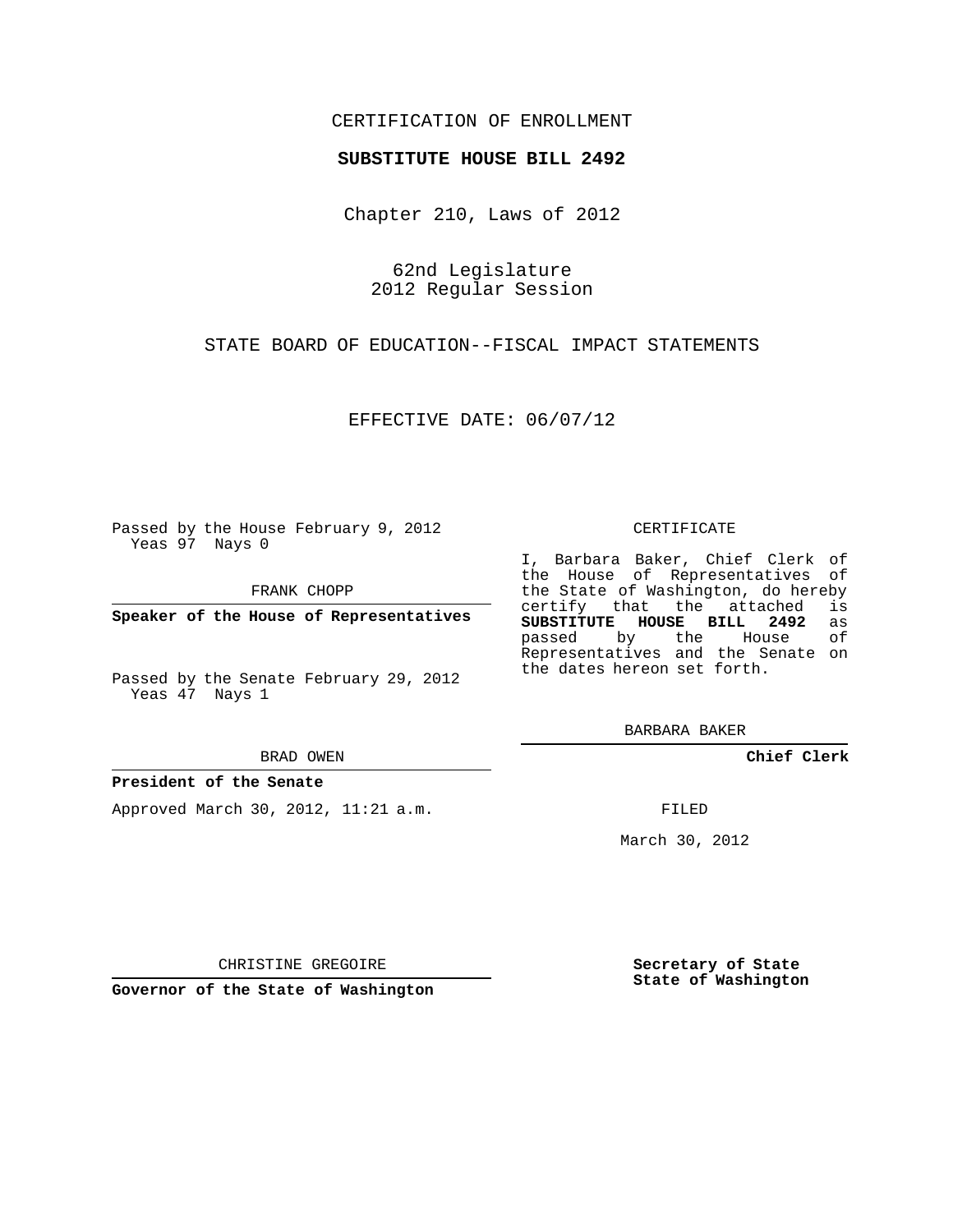# **SUBSTITUTE HOUSE BILL 2492** \_\_\_\_\_\_\_\_\_\_\_\_\_\_\_\_\_\_\_\_\_\_\_\_\_\_\_\_\_\_\_\_\_\_\_\_\_\_\_\_\_\_\_\_\_

\_\_\_\_\_\_\_\_\_\_\_\_\_\_\_\_\_\_\_\_\_\_\_\_\_\_\_\_\_\_\_\_\_\_\_\_\_\_\_\_\_\_\_\_\_

Passed Legislature - 2012 Regular Session

# **State of Washington 62nd Legislature 2012 Regular Session**

**By** House Education Appropriations & Oversight (originally sponsored by Representatives Haigh, Dammeier, Maxwell, Dahlquist, Liias, Finn, and Santos)

READ FIRST TIME 02/06/12.

 AN ACT Relating to requiring the state board of education to provide fiscal impact statements before making rule changes; amending RCW 34.05.320; and adding a new section to chapter 28A.305 RCW.

BE IT ENACTED BY THE LEGISLATURE OF THE STATE OF WASHINGTON:

 NEW SECTION. **Sec. 1.** A new section is added to chapter 28A.305 RCW to read as follows:

 (1) The state board of education must provide a school district fiscal impact statement prepared by the office of the superintendent of public instruction with the published notice of a rule-making hearing required under RCW 34.05.320 on rules proposed by the board. At the rule-making hearing, the board must also hear a presentation from the office of the superintendent of public instruction and take public testimony on the fiscal impact statement. A copy of the fiscal impact statement must be forwarded to the education committees of the legislature.

 (2) The office of the superintendent of public instruction must solicit fiscal impact estimates from a representative sample of school districts across the state when preparing a fiscal impact statement.

(3) This section does not apply to the following rules: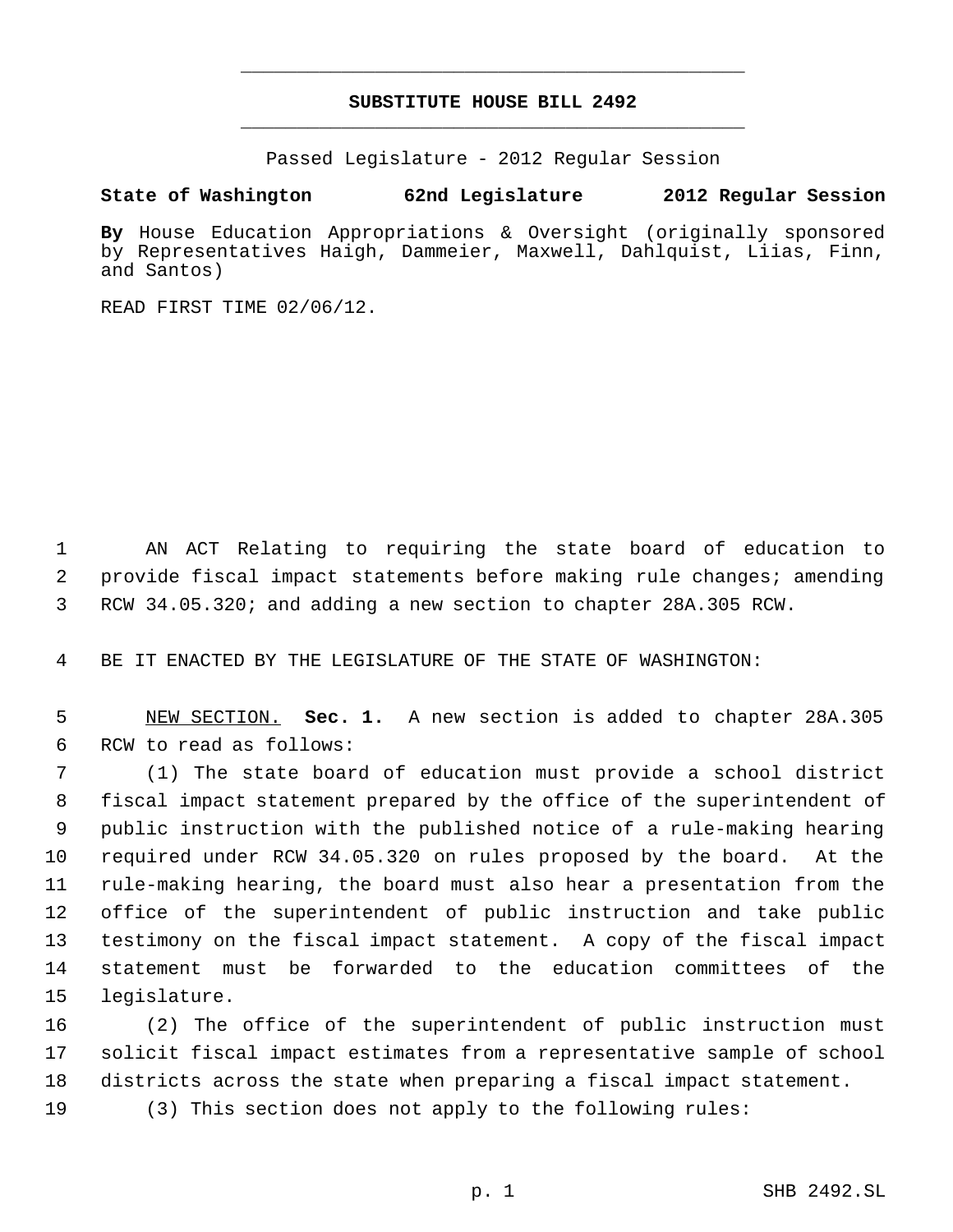(a) Emergency rules adopted under RCW 34.05.350;

 (b) Rules adopting or incorporating by reference without material change federal statutes or regulations, Washington state statutes, or rules of other Washington state agencies;

 (c) Rules that adopt, amend, or repeal a procedure or practice related only to the operation of the state board of education and not to any external parties;

 (d) Rules that only correct typographical errors, make address or name changes, or clarify language of a rule without changing its effect; or

 (e) Rules the content of which is explicitly and specifically dictated by statute.

 **Sec. 2.** RCW 34.05.320 and 2004 c 31 s 2 are each amended to read as follows:

 (1) At least twenty days before the rule-making hearing at which the agency receives public comment regarding adoption of a rule, the agency shall cause notice of the hearing to be published in the state register. The publication constitutes the proposal of a rule. The notice shall include all of the following:

 (a) A title, a description of the rule's purpose, and any other information which may be of assistance in identifying the rule or its purpose;

 (b) Citations of the statutory authority for adopting the rule and the specific statute the rule is intended to implement;

 (c) A short explanation of the rule, its purpose, and anticipated effects, including in the case of a proposal that would modify existing rules, a short description of the changes the proposal would make, and a statement of the reasons supporting the proposed action;

 (d) The agency personnel, with their office location and telephone number, who are responsible for the drafting, implementation, and enforcement of the rule;

 (e) The name of the person or organization, whether private, public, or governmental, proposing the rule;

 (f) Agency comments or recommendations, if any, regarding statutory language, implementation, enforcement, and fiscal matters pertaining to the rule;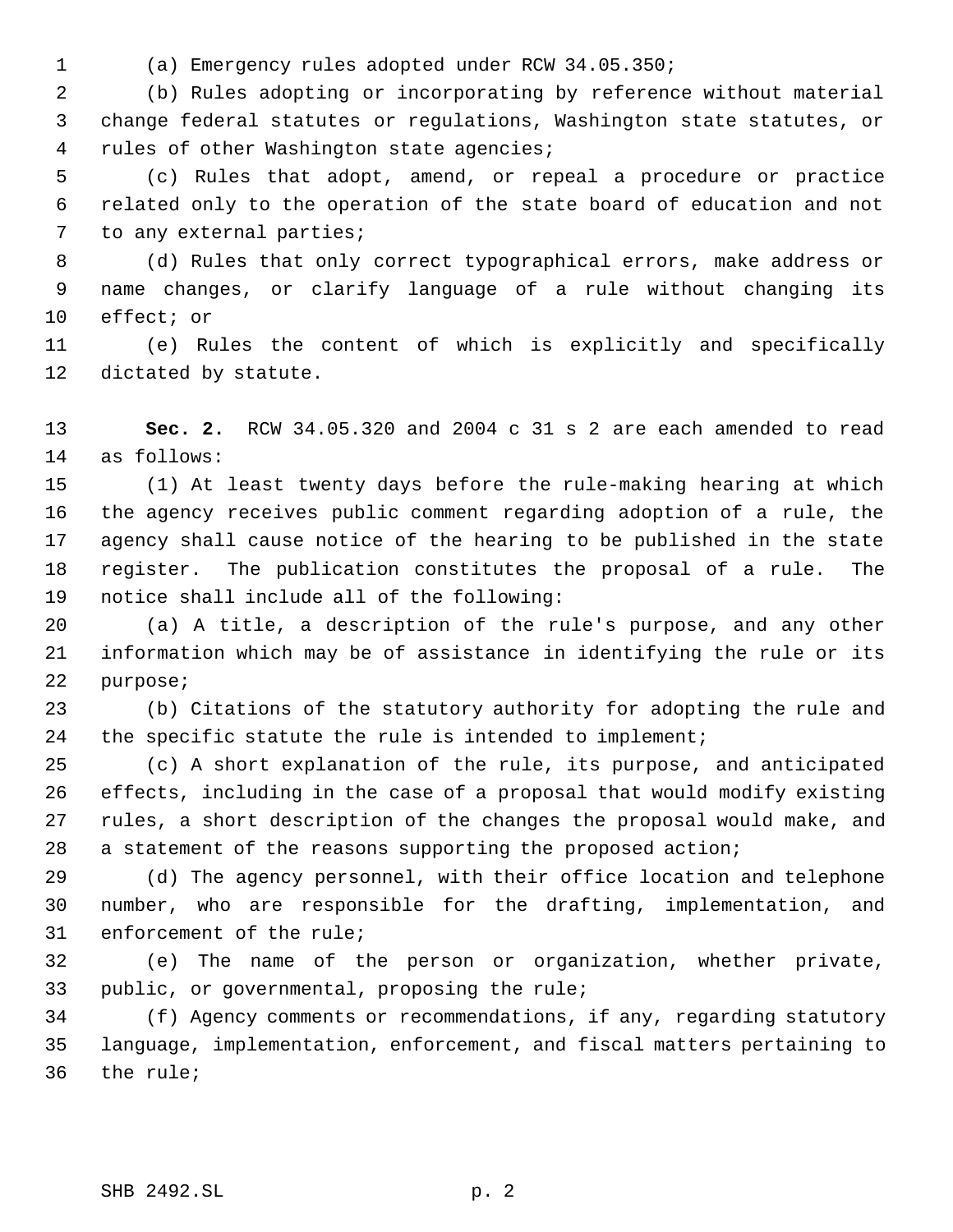(g) Whether the rule is necessary as the result of federal law or federal or state court action, and if so, a citation to such law or court decision;

 (h) When, where, and how persons may present their views on the proposed rule;

(i) The date on which the agency intends to adopt the rule;

 (j) A copy of the small business economic impact statement prepared 8 under chapter 19.85 RCW, or a copy of the school district fiscal impact statement under section 1 of this act in the case of the state board of 10 education, or an explanation for why the agency did not prepare the statement;

 (k) A statement indicating whether RCW 34.05.328 applies to the rule adoption; and

 (l) If RCW 34.05.328 does apply, a statement indicating that a copy of the preliminary cost-benefit analysis described in RCW 34.05.328(1)(c) is available.

 (2)(a) Upon filing notice of the proposed rule with the code reviser, the adopting agency shall have copies of the notice on file and available for public inspection. Except as provided in (b) of this subsection, the agency shall forward three copies of the notice to the rules review committee.

 (b) A pilot of at least ten agencies, including the departments of labor and industries, fish and wildlife, revenue, ecology, retirement systems, and health, shall file the copies required under this subsection, as well as under RCW 34.05.350 and 34.05.353, with the rules review committee electronically for a period of four years from June 10, 2004. The office of regulatory assistance shall negotiate the details of the pilot among the agencies, the legislature, and the code reviser.

 (3) No later than three days after its publication in the state register, the agency shall cause either a copy of the notice of proposed rule adoption, or a summary of the information contained on the notice, to be mailed to each person, city, and county that has made a request to the agency for a mailed copy of such notices. An agency may charge for the actual cost of providing a requesting party mailed copies of these notices.

(4) In addition to the notice required by subsections (1) and (2)